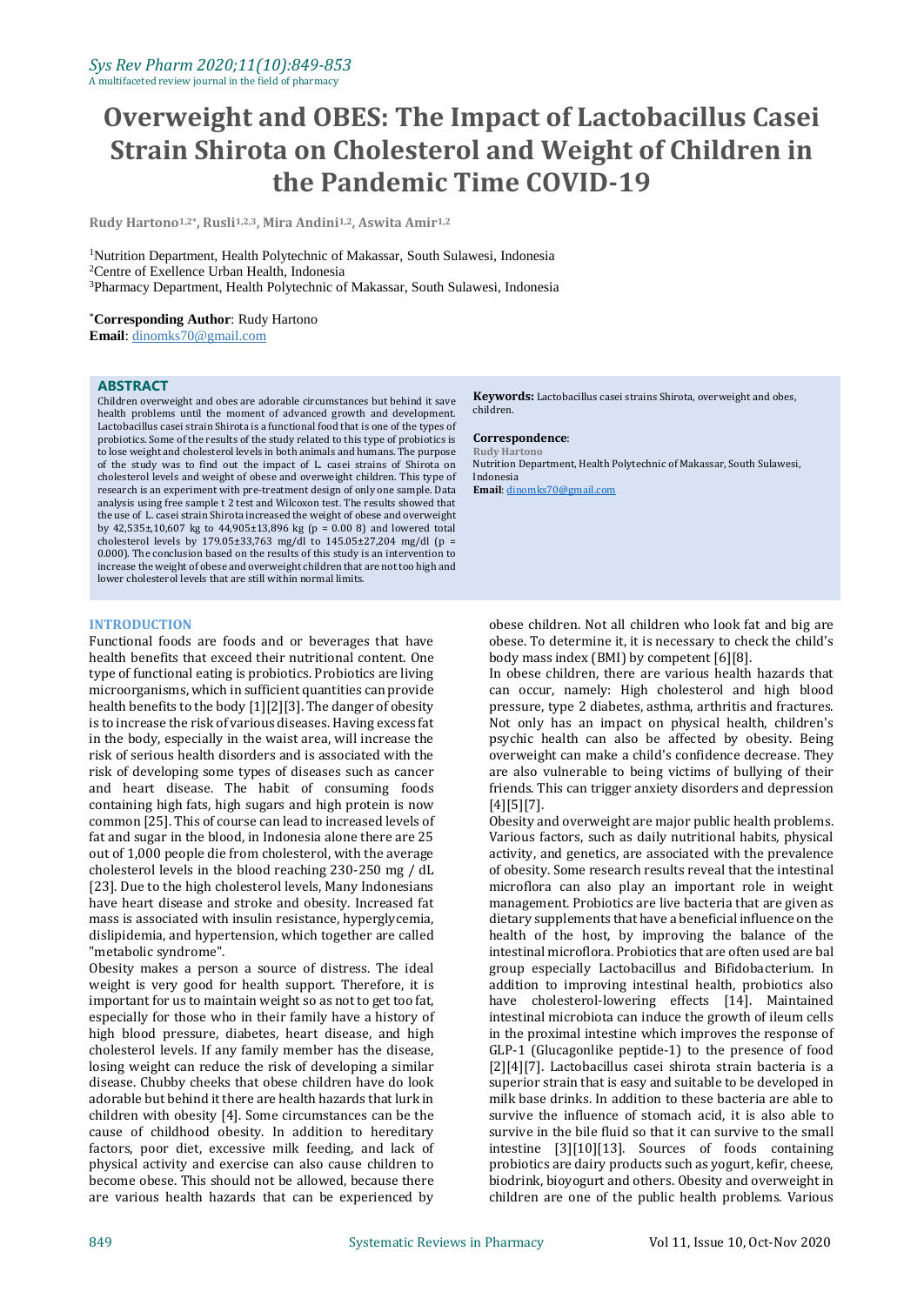factors, such as daily nutritional habits, physical activity, and genetics, are associated with the prevalence of obesity. Some of the results revealed that intestinal microflora can also play an important role in weight management of cholesterol concentrations [11][13][18].

#### **METHOD**

# Types of research

The implementation of this research is a pre-experiment with the design of one sample pre-posttest only. This study used only 1 group measured before and after intervention, based on the government's appeal during the covid-19 pandemic then in the sample selection using what's app (WA) application on each parent's handpone in this case the sample mother. Parents whose children occupy grades 1 to 6 of elementary school in Makassar City, South Sulawesi Province, Indonesia and have more weight and obesity, are physically healthy and willing to be sampled are given information about the implementation of the study, if they are willing to sign an agreement after explanation, then the sample parents will be included in the WhatsApp Group (WAG). The sample then examined weight and height to calculate the body mass index that belongs to the inclusion category.

Data Sources and Measurements

Based on the measurement of weight and height, 21 children were found to meet the sample criteria. But there was one sample that could not continue to follow this

research. The intervention obtained by the sample was the administration of Lactobacillus casei strain Shirota supplement (6.5x 109) [15] for 2 months from August to September 2020. Once a week is guided in an integrated way in doing gymnastics through a zoom service. Lactobacillus casei strain Shirota supplement is a probiotic beverage product that is easily obtainable in the market. The variable measurements studied were weight (kg)

using digital scales, height (cm) using microtoa, cholesterol levels (mg / dl) using a digital tool check (Nesco Multicheck GCU 3 in 1) that was done twice before and after intervention. The control variable is nutritional intake using a recall 24 hours before and after the treatment of only macronutrients namely carbohydrates, proteins and fats.

#### Statistical Analysis

All data were analyzed using descriptive statistics, specifically for weight data, cholesterol levels and nutritional intake were tested t 2 samples paired if the data distributed normally and using wilcoxon signed ranks test if the data is not distributed normally. Data normality test using Shapiro Wilk test [27]. Descriptive presentation of data using averages and standard deviations and presentations of each variable.

#### **RESULT**

Sample Characteristics

| Table 1. Profile from Sample |    |               |  |  |  |
|------------------------------|----|---------------|--|--|--|
| Variable                     | n  | $\frac{0}{0}$ |  |  |  |
| Age (years)                  |    |               |  |  |  |
| < 10 years                   | 11 | 55            |  |  |  |
| $\geq 10$ years              | 9  | 45            |  |  |  |
| Gender                       |    |               |  |  |  |
| Male                         | 11 | 55            |  |  |  |
| Female                       | 9  | 45            |  |  |  |
| Class                        |    |               |  |  |  |
| $1 - 3$                      | 8  | 40            |  |  |  |
| $4 - 6$                      | 12 | 60            |  |  |  |
| Body Mass Index (BMI)        |    |               |  |  |  |
| Overweight                   | 7  | 35            |  |  |  |
| Obesity                      | 13 | 65            |  |  |  |
| Religion                     |    |               |  |  |  |
| Islam                        | 20 | 100           |  |  |  |
| Jumlah                       | 20 | 100           |  |  |  |

Based on table 1 above shows the distribution of data by variable age, gender, classes occupied in elementary school, body mass index and religion embraced by the sample. Before the statistical test, normality data was carried out using Shapiro Wilk test on weight data and cholesterol levels both before and after intervention of the sample.

Macro nutrient intake as a control variable after the analysis using before after t test and wilcoxon test get results that are carbohydrate intake ( $p = 0.150$ ), protein ( $p = 0.150$  $= 0.540$ ) and fat (p = 0.233) and energy (p = 0.230) shows no difference before and after supplementation with Lactobacillus casei strain Shirota. This emphasizes that the results obtained purely come from the supplementation given. Shapiro Wilk test results as shown in table below:

| Variable           | statistical value | p-value  |
|--------------------|-------------------|----------|
| Weight Loss before | 0,906             | 0.052518 |
| Weight Loss after  | 0.828             | 0.002341 |
| Cholesterol before | 0.968             | 0.705609 |
| Cholesterol after  | 0.930             | 0.152426 |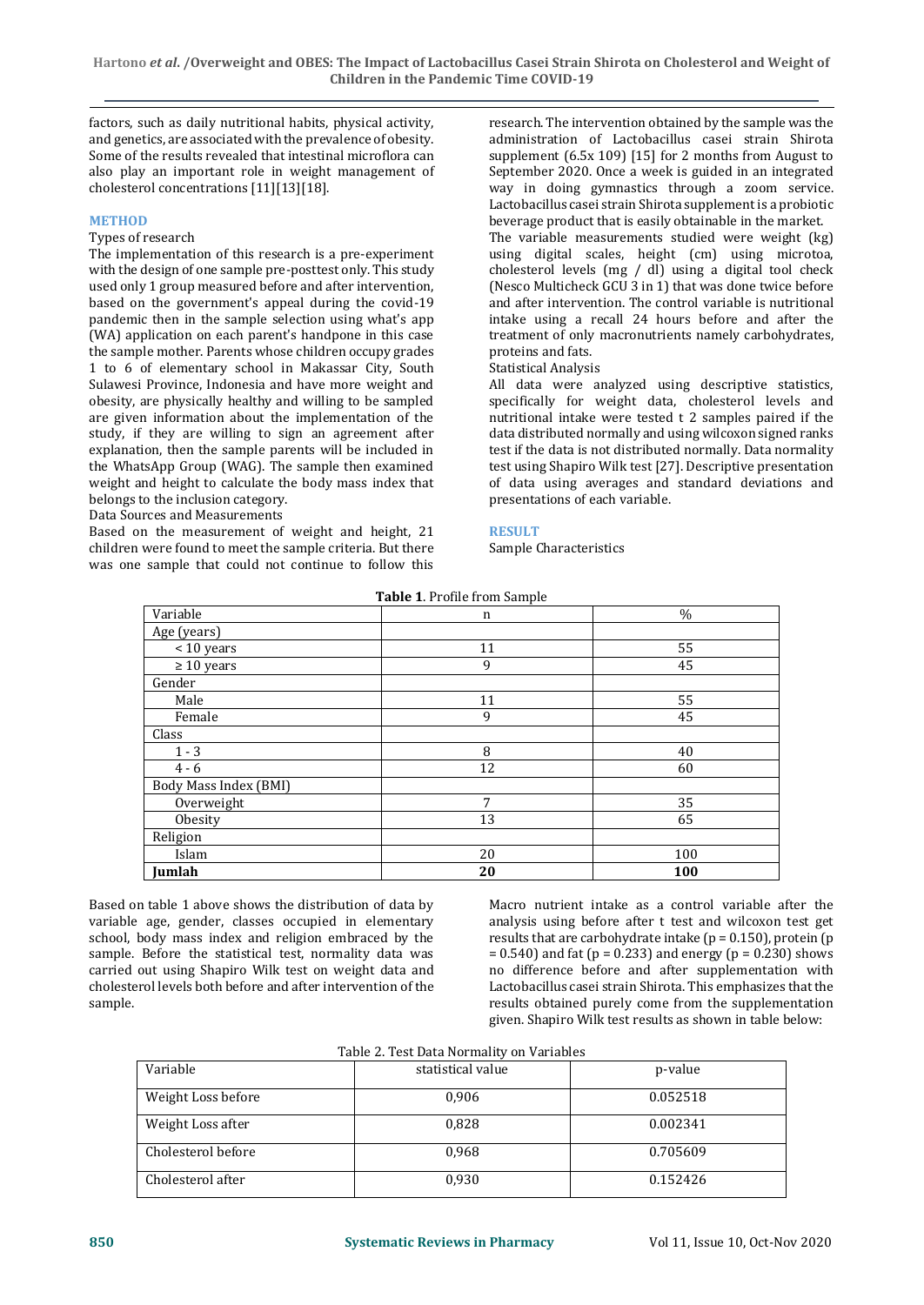Table 2 above describes the weight data after which has a value of  $p < 0.05$  meaning that what is done according to the requirements is the analysis using Wilcoxon Signed Ranks Test (non-parametric statistics), while cholesterol data has a normal distribution with the value p>0.05

|  |  | Table 3 Distibusi Average Values Before and After Supplementation Lactobacillus casei Strain Shirota |  |
|--|--|------------------------------------------------------------------------------------------------------|--|
|--|--|------------------------------------------------------------------------------------------------------|--|

| Variable               | <b>Before</b> | After         | Calculated | p-value       |
|------------------------|---------------|---------------|------------|---------------|
|                        |               |               | value      |               |
| Weight (kg)            | 42.535±10.607 | 44.905±13.896 | $-2.634$   | 0.008(1)      |
| Cholesterol<br>(mg/dl) | 179,05±33,763 | 145.05±27.204 | 5.378      | $0.000^{(2)}$ |

(1) Wilcoxon Signed Ranks Test

(2) Paired t Test

.

According to table 3 above shows that the variable weight increased meaningfully from  $42.535$  kg to  $44.905$  kg (p = 0.008), while in the variable cholesterol there was a significant decrease in cholesterol levels ranging from 179.05 mg / dl to 145.05  $\frac{1}{19}$  / dl (p = 0.000).

# **DISCUSSION**

Starting a Healthy Diet, the step that needs to be done along with limiting fatty foods and drinks is to start a healthy diet. This healthy diet should not only be done by children, but also the whole family. Because children usually imitate what their parents and those closest to them do, including when it comes to food. if his parents and other family members are used to eating healthy food every day, he will also get used to eating it. So, again parenthood is very important here. Prepare a balanced diet as a daily family meal and limit the amount of sugar and fatty foods consumed, to lower cholesterol in children. In table 1, the results of anthropometric measurement of BMI/U were obtained by 6 children (30%) with nutritional status of obese, and 14 children (70%) with obesity status. Obesity can occur in anyone and can occur from infant to old age, both male and female. One of the age groups that are at risk of more nutrition is the school age group, especially the age of 6-7 years because it can lower the level of intelligence so that children's activities and creativity become decreased and tend to be lazy due to being overweight. The tendency to lack physical activity decreases due to modern lifestyles that cause the nutritional status of children above normal, so that the child becomes obese or obese. This is because children eat a lot but lack of activities and use of electronic goods that make children become lazy activities so that the energy that enters the body is much more than the energy used for activities and growth [21].

The existence of a meaningful weight increase of  $42,535\pm10,607$  kg to  $44,905\pm13,896$  kg (p = 0 $\pm$ .008), this can be caused by bacteria contained in probiotic drinks containing lactic acid bacteria (Lactobacillus casei shirota) that can survive the influence of stomach acid, also able to survive in the bile so that it is able to survive to the small intestine, so that the absorption of food nutrients by the body is not disturbed , and can prevent indigestion, especially constipation and diarrhea and activate immune cells. Hal ini senada dengan yang diungkapkan Gomes et al bahwa Lactobacillus dapat memelihara biota usus yang dapat memberikan efektifitas yang baik dalam memelihara sensitifitas insulin, dengan cara menghambat aktivitas jalur inflamasi baik dari adanya pathogen, lipopolisakarida atau asam lemak bebas [11][15][16]. Although the use of these strains of bacteria can be effective for controlling overweight, but these strains of bacteria can be ineffective, if there are no changes in

lifestyle. This situation can also easily occur due to the COVID-19 pandemic.

The total cholesterol test that experienced a meaningful experience ranging from 179.05±33.763 mg / dl to 145.05 $\pm$ 27.204 mg / dl (p = 0.000). In the study conducted by Mari C. Fuentes showed results that lactobacillus biofunctionality has a better effect on patients with higher cholesterol levels, thus reducing cardiovascular risk in people with hypercholesterolemia [2][3][4], but no optimum concentration is used.

Lactobacillus which is a lactic acid bacteria, can lower cholesterol through mechanisms, lactic acid bacterial fermentation products inhibit the activity of enzymes for cholesterol synthesis and thus reduce cholesterol production; bacteria facilitate the elimination of body cholesterol in the stool; bacteria inhibit the re-absorption of cholesterol into the body by binding to cholesterol; bacteria interfere with the recycling of bile salts (cholesterol metabolism products) and facilitate elimination, which increases the demand for bile salts made from cholesterol and thus results in the consumption of the body's cholesterol; and, due to the assimilation of lactic acid bacteria, cholesterol in the host body is introduced into the cell membrane or cell wall of bacteria to increase the resistance of bacterial cell membranes to environmental challenges; thus, the host's cholesterol levels are reduced [21].

This is similar to what Matzusaki expressed in his exposure to research results that cholesterol can be converted in the intestine into coprostanol by bacteria, which is directly excreted through faeces. Decrease in the amount of cholesterol that is absorption, resulting in a decrease in cholesterol concentration. In addition, it is caused by other factors such as the presence of regular sports activities although some respondents exercise activities carried out irregularly [12][16]. Exercising regularly can help increase levels of HDL cholesterol (High-Density Lipoprotein), which serves to take fat deposits from the arteries and be returned to the liver organs to be broken down and enzymes released during exercise help to move LDL cholesterol from the blood in the vessels back to the liver to be converted into bile. Furthermore, bile is used as part of the digestive process or excreted [9][17][19].

In addition to consuming probiotic drinks, it can also be caused by regular diet and exercise activities can also be affected by the storage of probiotic drinks stored in a coolant dilemma, these probiotic drinks should be stored at a temperature of 10◦ C. Proper storage will help keep the quality of probiotic drinks effective[19][20]. In addition to helping to reduce cholesterol levels, regular exercise can also make a child's body healthier overall and his muscle strength increased [22][24]. To lower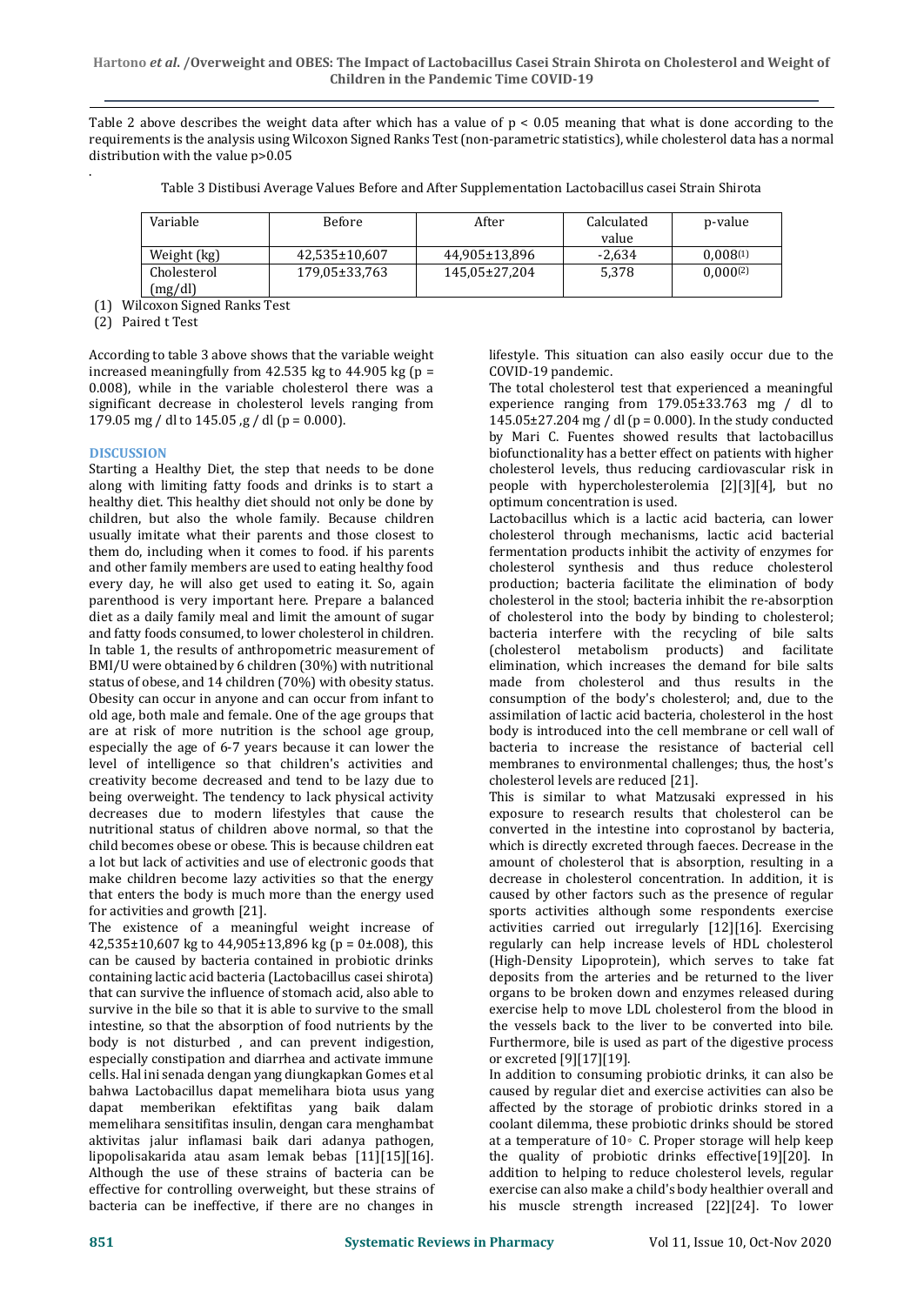cholesterol, the ideal duration of exercise to do is for 60 minutes. As a daily habit, try to start reducing the activities of playing gadgets and watching television. Then, invite the children to actively move in their daily activities. If after living a healthy lifestyle and regularly exercising high cholesterol children do not go down, it is best to consult a doctor further [ 25]. Nowadays, the use of artificial sweeteners has become a common habit by believing that they are special nonfatting agents of sucralose (splenda). Recent research has shown that the use of artificial sweeteners can increase the population of bacteria in the gut. Increased bacterial populations can increase the extraction of calories from food, leading to fat production and increasing levels of appetite hormones and which develop glucose intolerance, which ultimately leads to obesity and type II diabetes.

Utter et al's research showed that physical activities such as watching television had a positive relationship with the incidence of childhood obesity in New Zaeland, where children and adolescents watched TV for two hours or more were more likely to drink soft drinks five times a week or more[ 23].

# **CONCLUSION**

The impact of interventions using Lactobacillus casei strains of Shirota in obese children and obes tends to increase weight but not too high as well as lower total cholesterol levels even though it is still within normal levels.

# **CONFLICT OF INTEREST**

Researchers have no conflict of interest with the subjects studied.

# **ETHICS RESEARCH**

The research was conducted after obtaining approval from the Makassar Polytechnic Health Research and Service Ethics Committee in accordance with certificate numbered 467/KEPK-PTKMKS/V/2020.

# **ACKNOWLEDGEMENT**

The researchers expressed gratitude to the Makassar Health Polytechnic Research and Community Service Center for fostering and providing opportunities for researchers to get the cost of conducting research. In addition, elementary school children were sampled in this study.

# **REFERENCES**

- 1. Astini, W. (2014). Commercial Probiotic Potential of Weight Gain, Feed Consumption and Conversion Value of Broiler Chicken Feed. Thesis. Airlangga University. Surabaya.
- 2. Golgis Karimi, Mohd Redzwan Sabran, Rosita Jamaluddin, Kolsoom Parvaneh, Norhafizah Mohtarrudin, Zuraini Ahmad, Huzwah Khazaai, and Alireza Khodavandi. (2015). The anti-obesity effects of Lactobacillus casei strain Shirota versus Orlistat on high fat diet-induced obese rats, Food and Nutrition Research Vol. 59: 10.3402/fnr. v 59.29273.
- 3. An HM, Lee DK, Kim JR, Cha MK, Lee SW, Lim HT, et al. (2011). Antiobesity and lipid-lowering effects of Bifidobacterium spp. in high fat diet-induced obese rats. Lipids Health Dis.; 10:116.
- World Health Organization. (2015). Obesity and overweight. Fact sheet No. 311, Media Centre. [Updated January 2015]; Available

from: [http://www.who.int/mediacentre/factsheets/f](https://ssl.microsofttranslator.com/bv.aspx?ref=TAns&from=&to=en&a=http%3A%2F%2Fwww.who.int%2Fmediacentre%2Ffactsheets%2Ffs311%2Fen%2F) [s311/en/](https://ssl.microsofttranslator.com/bv.aspx?ref=TAns&from=&to=en&a=http%3A%2F%2Fwww.who.int%2Fmediacentre%2Ffactsheets%2Ffs311%2Fen%2F) [cited 12 February 2020].

- 5. Bibbins-Domingo K, Chertow GM, Coxson PG, Moran A, Lightwood JM, Pletcher MJ, et al. (2010). Projected effect of dietary salt reductions on future cardiovascular disease. N Engl J Med.; 362:590–9.
- Gilbert CA, Slingerland JM. (2013). Cytokines, obesity, and cancer: new insights on mechanisms linking obesity to cancer risk and progression. Ann Rev Med.; 64:45–57
- 7. Golubnitschaja O, Costigliola V. (2012). General report & recommendations in predictive, preventive and personalised medicine: white paper of the European Association of Predictive, Preventive and Personalised Medicine. EPMA J.; 3:1–53
- 8. Kang J-H, Yun S-I, Park M-H, Park J-H, Jeong S-Y, Park H-O. (2013). Anti-obesity effect of Lactobacillus gasseri BNR17 in high-sucrose diet-induced obese mice. PLoS One;8: e54617
- 9. Bäckhed F, Manchester JK, Semenkovich CF, Gordon JI. (2007). Mechanisms underlying the resistance to dietinduced obesity in germ-free mice. Proc Natl Acad Sci USA.;104:979–84
- 10. Karimi G, Jamaluddin R, Parvaneh K. (2013). The effects of probiotics on body weight and biomarkers of animal. Pakistan J Nutr.;12:793–9
- 11. Matsumoto K, Takada T, Shimizu K, Moriyama K, Kawakami K, Hirano K, et al (2010). Effects of a probiotic fermented milk beverage containing Lactobacillus casei strain Shirota on defecation frequency, intestinal microbiota, and the intestinal environment of healthy individuals with soft stools. J Biosci Bioeng; 110:547–52
- 12. Matsuzaki T. (2003). Health properties of milk fermented with Lactobacillus casei strain Shirota (LcS) In: Edward RF, editor. Handbook of fermented functional foods. 2ed ed. Boca Raton, FL: CRC Press; pp. 165–72.
- 13. Firouzi S, Barakatun-Nisak MY, Ismail A, Majid HA, Azmi KN. (2013). Role of probiotics in modulating glucose homeostasis: evidence from animal and human studies. Int J Food Sci Nutr.;64:780–6.
- 14. Yuniasturi Ari. (2004). Effect of administration of Lactobacillus casei strain Shirota fermented milk on the alteration of serum lipid fraction of Hypercholesterolemic Rats (Master's thesis, Program Pasca Sarjana Universitas Diponegoro, Indonesia).
- 15. Hartono Rudy, Aswita Amir, Adriani Adam, Agustian Ipa, Rusli, Sudirman Katu. (2019). Lactobacillus Casei Strain Shirota: Overview of Blood Sugar Levels and Blood Fat from Children Obesity and Fatting. Indian Journal of Public Health Research and Development. Vol 10 No.8.
- 16. Utami Kiswanti Surya (2017) Potential Administration of Probiotics Lactobacillus Casei Strain Shirota Against Total Cholesterol Levels, Mda Levels, Sod Activity and Histopathology of Aortic Tissue in Mice with High Cholesterol Diet. Master of thesis, Universitas Brawijaya.
- 17. Sari Pratiwi Purnama, Nurliana, M. Hasan, Arman Sayuti, Sugito, Amiruddin. (2017). Lactobacillus casei Fermented Milk as a Treatment for Diabetes in Mice (Mus musculus), Jurnal Medika Veterinaria, 11(1): 15- 19.
- 18. Hardisari Ratih, Saptono Putro. (2018). The Effect of Goat Milk Yogurt with Lactic Acid Bacteria on Lipid